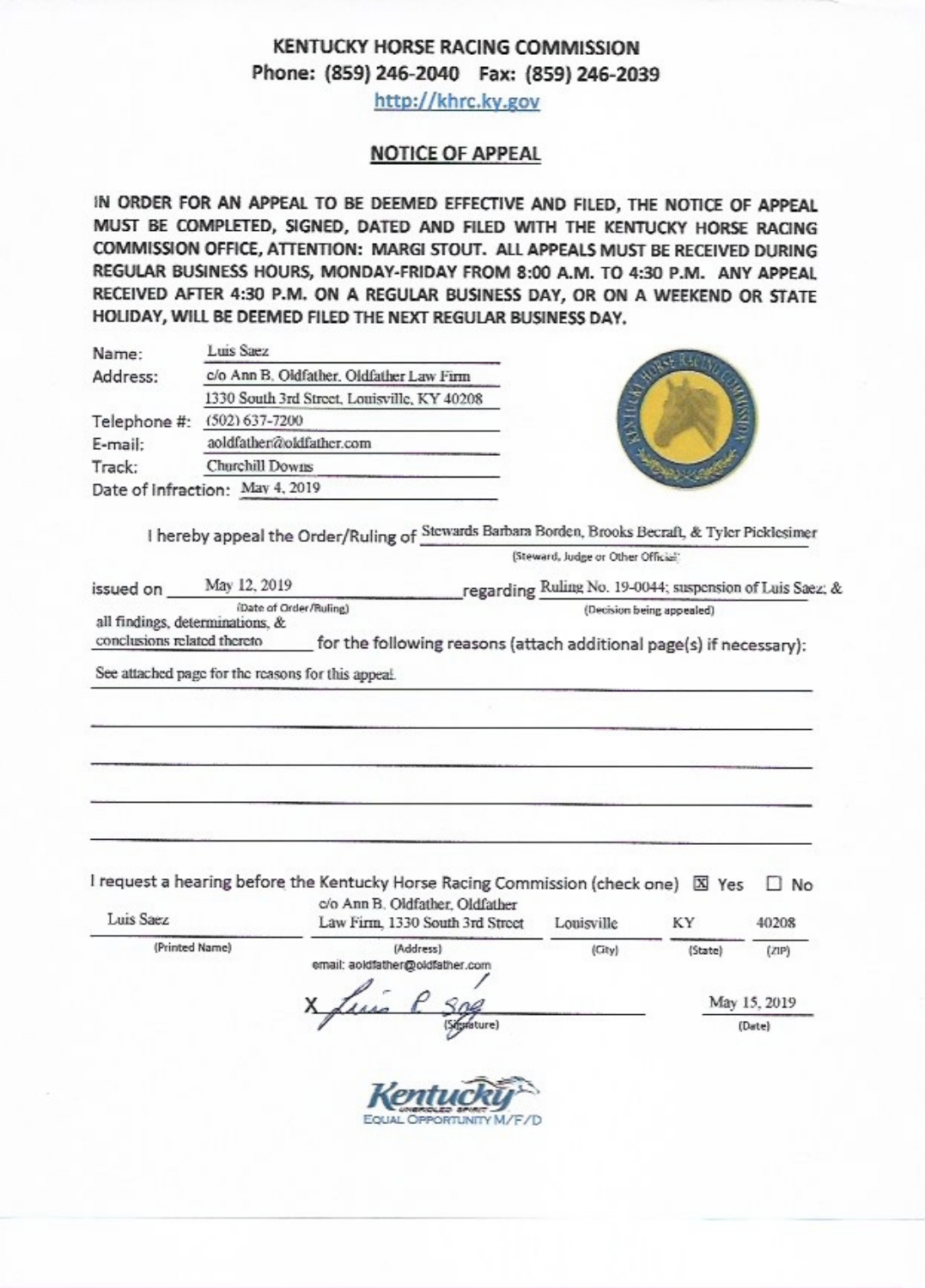## Kentucky Horse Racing Commission

# **Appeal by Luis Saez of Ruling No. 19-0044**

### **Reasons for Appeal (continued from Notice of Appeal form):**

The Stewards' decision (Ruling No. 19-0044) determines a foul by citation to 810 KAR 1:016, Section 12 and Section 13, as a result of which the ruling suspends Luis Saez for fifteen (15) racing days. This appeal is brought for the following reasons:

- 1. A foul under 810 KAR 1:016 Section 12 is not in and of itself a determination of a foul chargeable to the jockey. That section provides no basis for the Stewards' ruling against Luis Saez.
- 2. A foul under 810 KAR 1:016 Section 13 requires a determination of the jockey's failure to use "best effort to control and guide his mount to avoid a foul," due to intent, carelessness and/or incompetence. The Stewards made no such determination, nor could they have based on the evidence heard by them. The replay of the race itself provided no support for such determination.
- 3. The Stewards were presented with a timely claim of foul by another jockey against the jockey of #1 War of Will. That claim of foul is not mentioned after the race, and that jockey was not interviewed by the Stewards on the day of the race. The Stewards failed to address this claim of foul against a different rider. Had they done so, in all likelihood the Stewards would have determined that Luis Saez made a remarkable effort to steady his horse and prevent the potential for calamity initiated by another rider.
- 4. The Stewards did not conduct a thorough or adequate review of the events due to their refusal to use regularly available and normally utilized technology (slow motion and stop frame) in analysis of digital films.
- 5. The Stewards did not provide written notice of an alleged violation nor did they provide an evidentiary hearing to Luis Saez prior to issuing the ruling.
- 6. The Stewards' lack of understanding of the actual events is illustrated by the Stewards' statement of May 4, 2019 stating a finding that Luis Saez's mount caused interference with #21 Bodexpress, when in fact Bodexpress was impeded by the declared winner, #20 Country House before Maximum Security moved out from his position.
- 7. The Stewards declared publicly that all affected jockeys were interviewed. That is incorrect.
- 8. The Stewards in effect validated Luis Saez's ride by their failure to initiate an inquiry as they are required to do in the event they observe any foul riding (*see* Title 810, Chapter 1:016 Section 13).
- 9. The Stewards' ruling is in error, it is unsupported by facts and the law, it was not rendered in conformance with KAR Title 810, and as a result, the process utilized did not comply with applicable statutes and administrative regulations, and failed to provide Luis Saez due process of law.